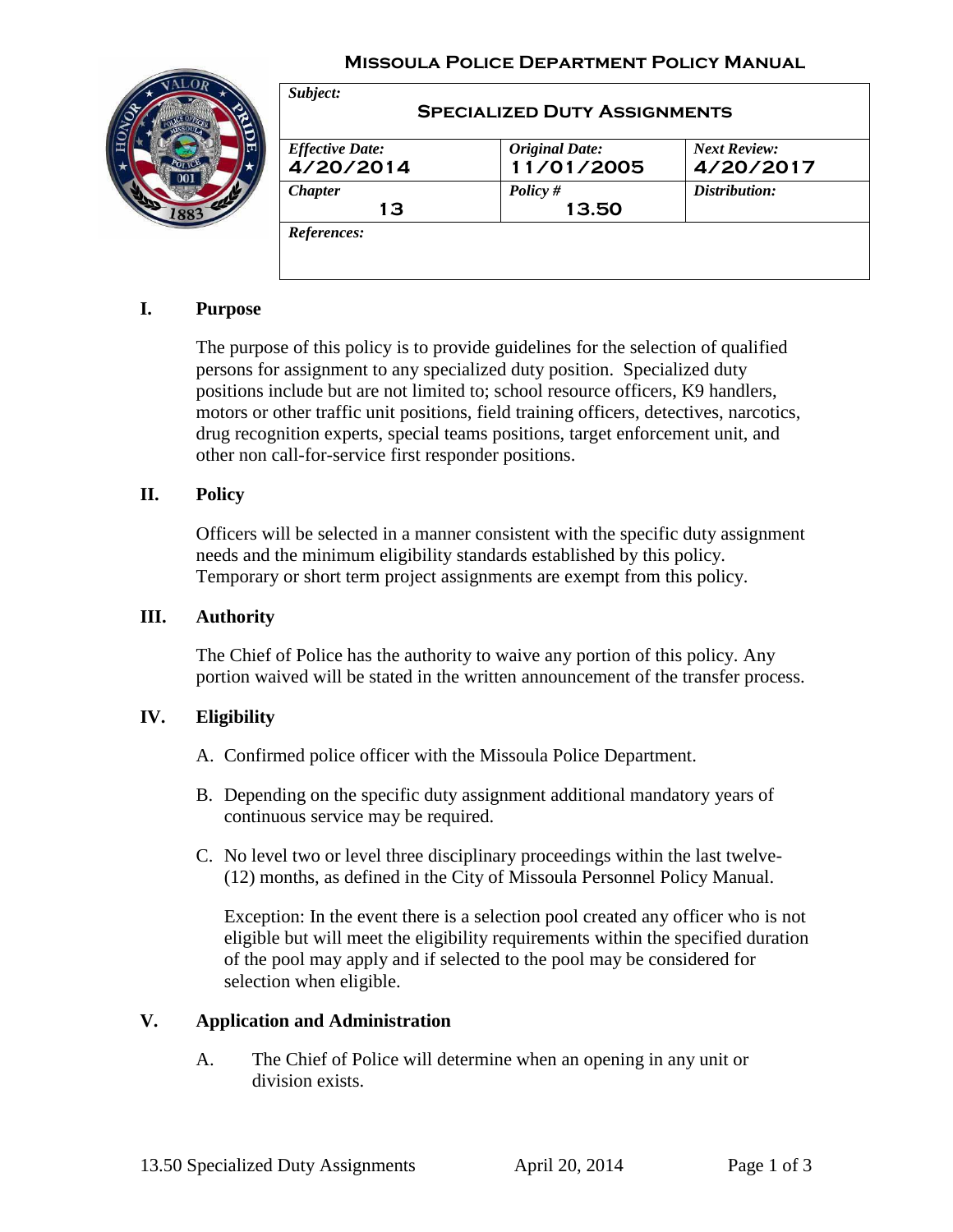- B. The appropriate Division Captain will, by posted memo, announce the start of the assignment selection process. The announcement will contain the eligibility requirements, job description, applicant eligibility pool conditions, commitment conditions if any exist and process elements involved.
- C. To be considered for assignment, officers wishing to participate in the assignment selection process who meet the eligibility criteria set forth in this policy and in the announcement memo must:
	- 1. Apply in writing and in further accordance with the terms of the announcement no later than 30 days after the date posted.
- D. The process will consist of one or more of the following:
	- 1. An evaluation of a select number of reports prepared by each candidate in the past year.
	- 2. Performance appraisal review of past two (2) years annual performance appraisals.
	- 3. Supervisor assessment and comments.
	- 4. Applicant resume
	- 5. Oral interview
	- 6. Practical exercises
	- 7. Physical agility
	- 8. Peer review
- E. A selection board will be appointed by the Division Captain and approved by the Chief of Police.
- F. At the conclusion of the selection process the Division Captain will provide the Chief of Police with a list of eligible candidates determined by the selection board along with recommendations for his / her approval.
- G. Depending on the position a pool of candidates may be created for future selections. If a pool of candidates is created, it will remain active and in effect for a length of time specified in the announcement memo.
- H. Upon completion of the process all applicants will receive notice of their eligibility status and inclusion in a pool if applicable

# **VI. Selection Process**

**These guidelines will be used when the selection process includes any of the following**